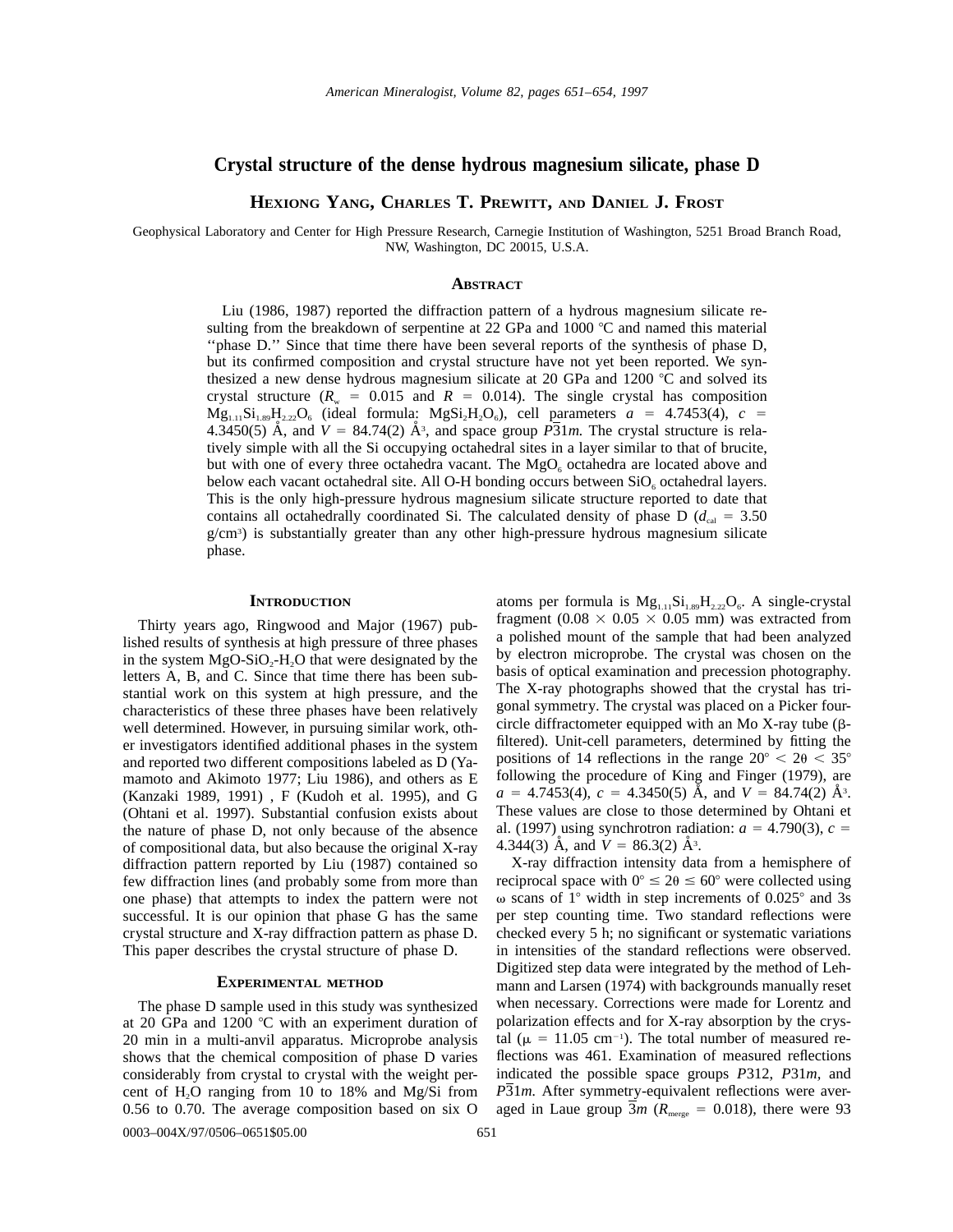| Atom          | x                                            |                    |                        | P11                                 | $P_{22}$                                  | $\beta_{33}$                       | $\beta_{12}$                                       | $\beta_{13}$ | $\beta_{23}$ | $B_{\rm iso}$                          | Occupancy                                                     |
|---------------|----------------------------------------------|--------------------|------------------------|-------------------------------------|-------------------------------------------|------------------------------------|----------------------------------------------------|--------------|--------------|----------------------------------------|---------------------------------------------------------------|
| Mg<br>Si<br>н | 0<br>$\frac{2}{3}$<br>0.6327(2)<br>0.536(13) | $\frac{1}{3}$<br>0 | 0.2716(2)<br>0.091(10) | 0.0322(5)<br>0.0087(2)<br>0.0091(3) | $\beta_{11}$<br>$\beta_{11}$<br>0.0103(5) | 0.0099(6)<br>0.064(3)<br>0.0120(5) | $\beta_{11}/2$<br>$\beta_{11}/2$<br>$\beta_{22}/2$ | $-0.0002(3)$ |              | .70(6)<br>0.56(3)<br>0.73(4)<br>0.9(9) | 1.00<br>$\text{Si}_{0.945} \text{Mg}_{0.055}$<br>1.00<br>0.37 |

**TABLE 1.** Atomic positional and displacement parameters of phase D

reflections with  $I > 2\sigma_I$ , where  $\sigma_I$  is the standard deviation determined from the counting statistics.

Because the E-value statistics showed that the crystal structure is probably centric, we began solution of the phase D structure based on space group *P*31*m* using direct methods. The positions of Mg (0,0,0) and Si (⅔,⅓,½) were first located. After convergence of the refinement with these two atoms included, the resulting difference Fourier maps revealed the position of O. A refinement with anisotropic displacement parameters for all atoms (Mg, Si, and O) and variable occupancies for the Mg and Si sites yielded  $R_w = 0.019$  and  $R = 0.018$ . The refined site occupancies showed that the Mg site is fully occupied by Mg, whereas the Si site contained  $\sim$ 10% Mg in addition to Si. Thus, in subsequent refinements, the Mg occupancy at the Si site was constrained to the microprobe analysis result (5.5%). The difference -Fourier maps were examined again at convergence of the refinement and a small positive peak was found near  $\frac{1}{2}$ ,0,0. However, such a position for H would require H being bonded symmetrically to two O atoms with an O-O distance of  $2.68$  Å, which is unlikely because the symmetrically bonded H has been found to occur only where the O-H-O distance is very short  $(\sim 2.48 \text{ Å})$  (Snyder and Ibers 1962; Chevrier et al. 1993). Accordingly, three additional models (Models 2, 3, and 4) were considered. Model 2 assumes that the structure has the non-centric space group *P*31*m*; Mg and Si are at the sites with point symmetries 3*m* and 3, respectively, whereas there are two crystallographically distinct O sites (O1 and O2), both having point symmetry *m.* The H atom is also at a site with point symmetry *m.* In this model, H is closer to O1 and farther from O2. Yet, the structure refinement based on this model resulted in

**TABLE 2.** Selected interatomic distances and angles in phase D

|                                                 | Distance (Å)                                                                              | Angle $(°)$                               |                                               |                                 | Distance (Å)                                 |
|-------------------------------------------------|-------------------------------------------------------------------------------------------|-------------------------------------------|-----------------------------------------------|---------------------------------|----------------------------------------------|
| Mg-O $\times$ 6                                 | 2.1050(9)                                                                                 | O-Mg-O<br>O-Ma-O"<br>O-Ma-Oili            | 91.63(3)<br>88.37(2)<br>180.00                | O-O<br>O-Oii<br>O-Oiii          | 3.019(2)<br>2.934(1)<br>4.210                |
| $Si-O \times 6$                                 | 1.8050(6)                                                                                 | O-Si-O<br>O-Si-O"<br>O-Si-Oil<br>O-Si-Oiv | 92.66(3)<br>94.08(4)<br>81.27(3)<br>171.12(4) | O-O<br>O-Oii<br>O-Oili<br>O-Oiv | 2.611(1)<br>2.642(1)<br>2.351(1)<br>3.599(1) |
| H-O<br>H-Oili<br>Mq-H<br>Si-Si<br>Si-H<br>H-Hii | 0.91(5)<br>1.77(5)<br>2.24(6)<br>2.7395(2)<br>2.25(3)<br>0.86(9)                          | O-H-Oil                                   | 177.0(5)                                      | O-Oiii                          | 2.676(1)                                     |
|                                                 | <i>Note:</i> Symmetry code: $i = 0, x, z$ ; $ii = 0, -x, -z$ ; $iii = -x, 0, -z$ ; $iv =$ |                                           |                                               |                                 |                                              |

 $X.X. = Z.$ 

a significant increase (4–6 times) in standard deviations for all atomic positional and displacement parameters compared to those determined for Model 1. This model was thus disregarded. Model 3 assumes that both Mg and Si are at the sites as they are in Model 1, whereas O and H are at the same sites as in Model 2. The structure was refined in the non-centric space group *P*31*m* while imposing a center of inversion between O1 and O2. The resultant  $R_w$  and  $R$  factors are 0.015 and 0.014, respectively, and the O1-H and O2-H distances are 0.91 and  $1.77 \text{ Å}$ . In this model, all O1-H bond vectors point along  $+c$  when the structure is viewed along *a*. Model 4 is based on the centric space group  $\overline{P31m}$  by assuming that H is disordered between two partially occupied sites, both having point symmetry *m*. This model produces no difference from Model 3 in terms of the refinement statistics, but it seems to be consistent with the data from the Raman and infrared absorption spectra measurements because the O-H stretching band in phase D is relatively broad, indicating some kind of disorder of the H position (Lu and Hemley, personal communication). Hence, Model 4 was adopted for the final refinement. The number of H atoms in the structure was constrained to the total charge difference between O and  $(Mg + Si)$ . A twin refinement was also performed; the results showed practically no twin component.

Least-squares refinements were performed using an updated version of RFINE4 (Finger and Prince 1975). Neutral atomic scattering factors, including anomalous dispersion corrections for Mg, Si, and O, were taken from *International Tables for X-ray Crystallography* (Ibers and Hamilton 1974). Weighting schemes were based on  $w =$  $\left[\sigma^2(F) + (pF)^2\right]^{-1}$ , where *p* is adjusted to ensure that the errors were normally distributed through probability plot analysis (Ibers and Hamilton 1974). Type II isotropic extinction corrections (Becker and Coppens 1975) were applied in the refinements. Final  $R_w$  and  $R$  factors are 0.015 and 0.014, respectively. Atomic positional coordinates and displacement parameters are presented in Table 1 and selected interatomic distances and angles in Table 2.

#### **RESULTS AND DISCUSSION**

The crystal structure of phase D is simply based on a hexagonal closest-packed array of O atoms. All cations except H are in octahedrally coordinated sites. One of the interesting features of the phase D structure is that the  $SiO_6$  and  $MgO_6$  octahedra occur in two separate layers stacked along  $c$  (Fig. 1). In the  $SiO<sub>6</sub>$  octahedral layer, each  $SiO<sub>6</sub>$  octahedron shares three edges with others to form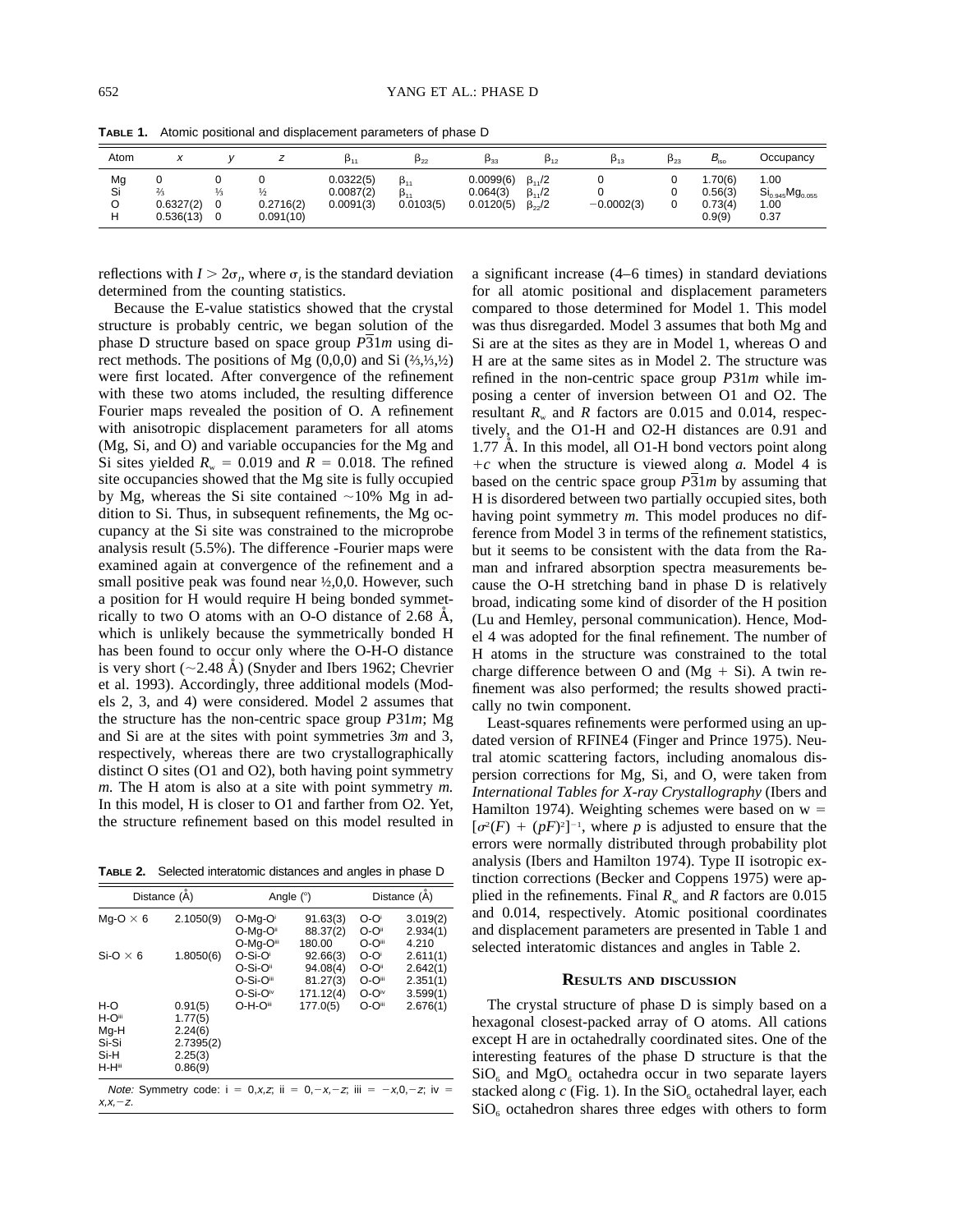

**FIGURE 1.** Crystal structure of phase D projected along *c.* Shaded and unshaded octahedra represent  $SiO<sub>6</sub>$  and  $MgO<sub>6</sub>$  octahedra, respectively. Large spheres represent Mg and small ones H.

brucite-like layers with one of three octahedral sites vacant; these layers are interconnected by  $MgO_6$  octahedral layers where two of three octahedra are vacant. The  $MgO<sub>6</sub>$  octahedra are located above and below each vacant octahedron in the  $SiO<sub>6</sub>$  octahedral layers. Another prominent feature of the structure is that the  $MgO<sub>6</sub>$  octahedron does not share edges with any other occupied polyhedra, which makes space for the O-H bonds in the  $MgO<sub>6</sub>$  octahedral layer. It is interesting to note that the structure of phase D is isostructural with that of lithium hexafluorozirconate,  $Li<sub>2</sub>ZrF<sub>6</sub>$  (Brunton 1973), and many other similar compounds, such as  $Cr_2UO_6$  and  $Li_2NbF_6$ .

In spite of the existence of 5.5% Mg in the Si site, the Si-O bond length  $(1.805 \text{ Å})$  in phase D is very comparable with those found in other high-pressure silicates that contain sixfold-coordinated Si (e.g., Finger et al. 1991; Pacalo and Parise 1992). However, the Si-O distance of 1.805  $\AA$  is larger than expected from ionic radii (1.76  $\AA$ ) and the Mg-O distance  $(2.105 \text{ Å})$  is also slightly larger than expected  $(2.08 \text{ Å})$  (Shannon and Prewitt 1969). Owing to the edge sharing, the  $SiO_6$  octahedron is considerably distorted in terms of octahedral angle variance  $(OAV = 29.2)$  (Robinson et al. 1971). The shared O-O distance (2.351 A) in the  $SiO<sub>6</sub>$  octahedra is much shorter than the unshared O-O distances  $(2.611-2.642 \text{ Å})$ . The Si-Si distance is  $2.740$  Å, somewhat longer than that  $(2.668 \text{ A})$  between edge-shared  $SiO_6$  octahedra in stishovite (e.g., Ross et al. 1990). Relative to the  $SiO<sub>6</sub>$  octahedron, the  $MgO_6$  octahedron is close to a perfect octahedron ( $OAV = 2.9$ ). It should be noted that the isotropic displacement factor of Mg is anomously large, 2.3 times that of O. This observation is likely to result from the cation-cation repulsion between Mg and H, the short Mg-H distance being only  $2.24(6)$  Å.

All O-H bonding in phase D occurs within the  $MgO<sub>6</sub>$ octahedral layer with the short O-H bond of  $0.91(5)$  A

|                                |          |               | Liu (1987) |     | This study |                | Ohtani et al.<br>(1997) |            |
|--------------------------------|----------|---------------|------------|-----|------------|----------------|-------------------------|------------|
| h                              | k        | I             | d          | ı   | d          |                | d                       | I          |
|                                |          |               | 9.5        | 10  |            |                |                         |            |
| 0                              | 0        | 1             | 4.3        | 15  | 4.345      | 23             |                         |            |
| 1                              | $\Omega$ | $\Omega$      |            |     | 4.110      | 16             |                         |            |
|                                |          |               | 3.37       | 15  |            |                |                         |            |
| 1                              | 0        | 1             | 3.00       | 100 | 2.986      | 100            | 3.00                    | s          |
|                                |          |               | 2.53       | 15  |            |                |                         |            |
| 1                              | 1        | 0             |            |     | 2.373      | 10             | 2.38                    | <b>VW</b>  |
| 0                              | 0        | 2             |            |     | 2.173      | $\Omega$       |                         |            |
| 1                              | 1        | 1             |            |     | 2.082      | 82             | 2.09                    | s          |
| 2                              | $-1$     | 1             |            |     |            |                |                         |            |
| $\overline{c}$<br>$\mathbf{1}$ | $\Omega$ | 0             |            |     | 2.055      | 5              |                         |            |
| $\overline{2}$                 | 0        | 2<br>1        |            |     | 1.921      | 0              |                         |            |
| 1                              | 0<br>1   |               |            |     | 1.858      | 26             | 1.87                    | m          |
| $\overline{2}$                 | 1        | $\frac{2}{2}$ | 1.61       | 80  | 1.602      | 76             | 1.61                    | s          |
| $\overline{2}$                 | 1        | 0             |            |     | 1.553      | $\Omega$       |                         |            |
| $\overline{\mathbf{c}}$        | 0        |               |            |     | 1.493      | $\overline{2}$ | 1.51                    | <b>VVW</b> |
| $\overline{c}$                 | 1        | $\frac{2}{1}$ |            |     |            |                |                         |            |
| 3                              | $-1$     | $\mathbf{1}$  | 1.496      | 20  | 1.463      | 25             | 1.47                    | <b>VW</b>  |
| 0                              | 0        | 3             |            |     | 1.448      | $\Omega$       |                         |            |
| 3                              | 0        | 0             | 1.390      | 20  | 1.370      | 33             | 1.35                    | <b>VVW</b> |

and the longer one of  $1.77(5)$  Å. The O-H-O distance of  $2.676$  Å is consistent with that estimated from the infrared spectrum (Lu and Hemley, personal communication). In the split H-position model (Model 4) that we adopted in the final refinement, the H-H separation is  $0.86(9)$  Å. It should be noted that the this model can also be thought of as an average of two *P*31*m* structures based on Model 3, in which the O-H bond vectors point in one direction in an  $MgO_6$  layer and the opposite direction in another layer.

The calculated density of phase D is  $3.50$  g/cm<sup>3</sup>, which is substantially greater than any other high-pressure hydrous magnesium silicate found thus far, including phase A (2.96 g/cm<sup>3</sup>; Horiuchi et al. 1979), phase B (3.37 g/cm<sup>3</sup>; Finger et al. 1991), superhydrous phase B (3.21 g/cm<sup>3</sup>; Pacalo and Parise 1992), phase E (2.82 g/cm<sup>3</sup>; Kudoh et al. 1993), and phase F (2.85 g/cm<sup>3</sup>; Kudoh et al. 1995). The high density of phase D is primarily a consequence of all Si being octahedrally coordinated in the structure.

Calculated X-ray powder diffraction data for phase D are given in Table 3, along with data from Liu (1987) and Ohtani et al. (1997). Among the eight *d* values given by Liu (1987), five strong ones can be indexed on the phase D cell, whereas three weak ones are not observed for phase D. To our knowledge, no one has been successful in indexing the entire powder pattern reported by Liu (1987). Frost and Fei (in preparation) have systematically studied high-pressure phases in the  $SiO<sub>2</sub>-MgO-$ H2O system with temperatures ranging from 1000 to 1400 8C and pressures from 16 to 24 GPa; however, they did not detect any phases with *d* values of 9.5, 3.37, and 2.53  $\dot{A}$ , as observed by Liu (1987). It should be noted that the *d* values, especially the 9.5  $\AA$  value, that cannot be indexed on the basis of the phase D cell have been found for the phase(s) transformed from garnets (pyrope and almandine) at high temperature and pressure by Liu